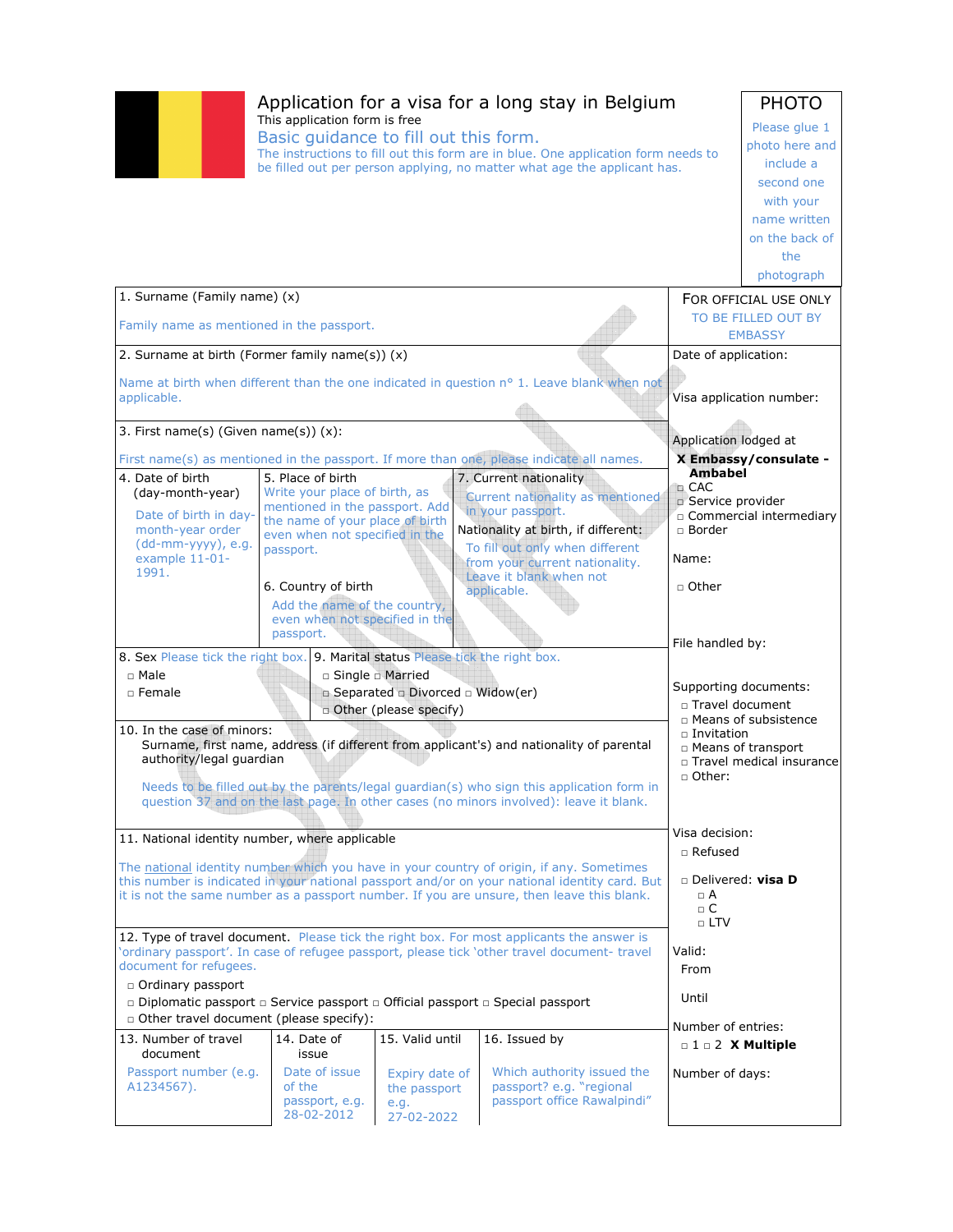| 17. Applicant's home address and e-mail address                                                                                                                                                         | Telephone number(s)                                                                                         |  |  |  |
|---------------------------------------------------------------------------------------------------------------------------------------------------------------------------------------------------------|-------------------------------------------------------------------------------------------------------------|--|--|--|
| Current address in country of residence (Germany):<br>street + number, postal code, city<br>E-mail address: important to be able to communicate<br>with you, please write legible in your own interest. | Current telephone in country of<br>residence (= telephone number<br>where we can reach you if<br>necessary) |  |  |  |
| 18. Residence in a country other than the country of current nationality                                                                                                                                |                                                                                                             |  |  |  |
| $\Box$ No                                                                                                                                                                                               |                                                                                                             |  |  |  |
| □ Yes. Residence permit or equivalent No.                                                                                                                                                               | Valid until                                                                                                 |  |  |  |
| Tick "yes", and write down the number indicated on your German residence                                                                                                                                |                                                                                                             |  |  |  |
| permit/Fiktionsbescheinigung (e.g. Y0234567) and the expiry date<br>* 19. Current occupation                                                                                                            |                                                                                                             |  |  |  |
|                                                                                                                                                                                                         |                                                                                                             |  |  |  |
| Indicate your current occupation, e.g. employed, self-employed, student,<br>housewife/houseman, job search/unemployed, trainee.                                                                         |                                                                                                             |  |  |  |
|                                                                                                                                                                                                         |                                                                                                             |  |  |  |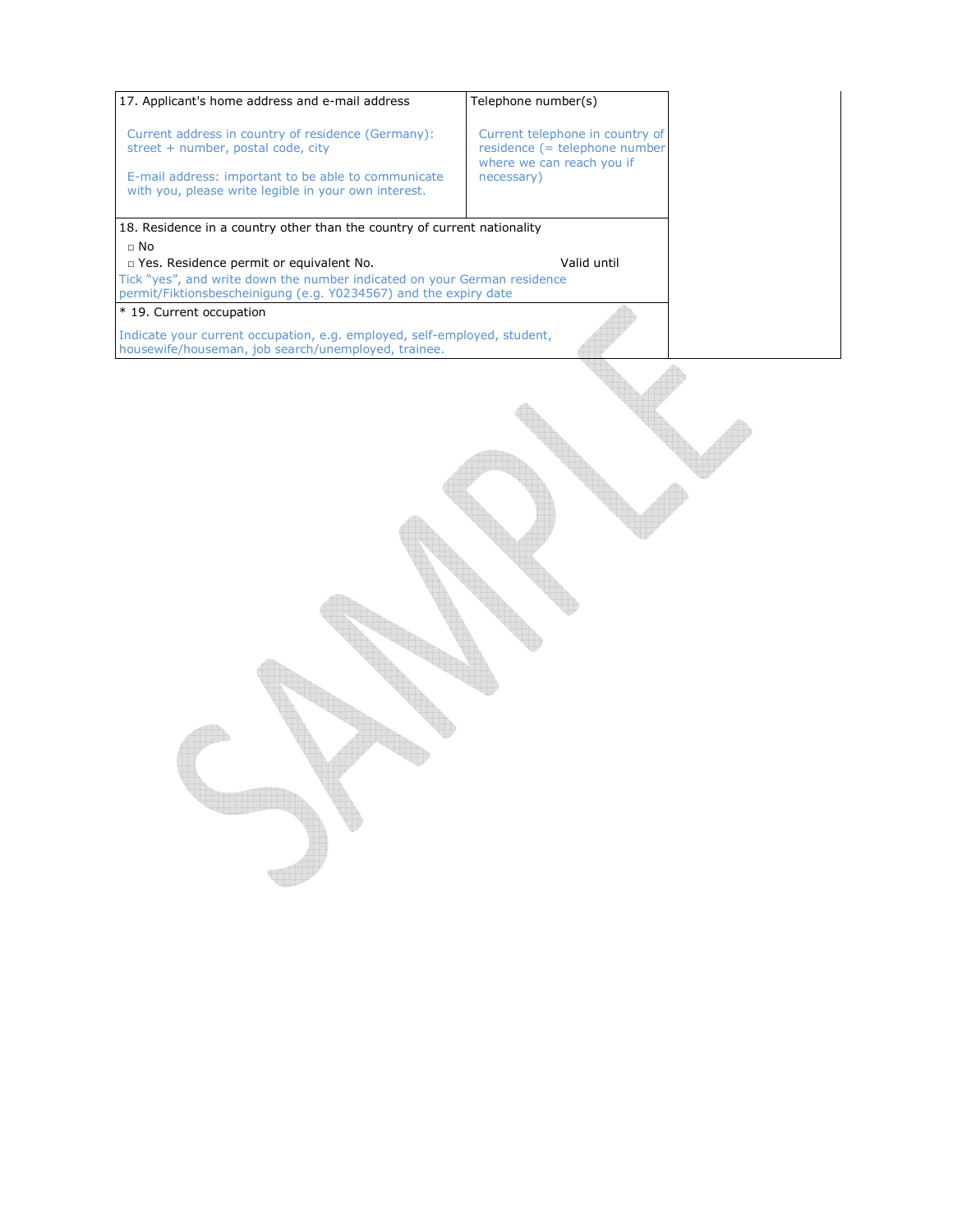| * 20. Employer and employer's address and telephone number. For students, name and<br>address of educational establishment.                                                                                                 |                                                                                     |  |
|-----------------------------------------------------------------------------------------------------------------------------------------------------------------------------------------------------------------------------|-------------------------------------------------------------------------------------|--|
| Name and complete address (street $+$ number, postal code, city) of the<br>employer/educational establishment where you are currently working/studying in<br>Germany.                                                       |                                                                                     |  |
| If not working/unemployed/housewife-man, write NA (not applicable).                                                                                                                                                         |                                                                                     |  |
| 21. Objet(s) principal(aux) du voyage Main purpose of visiting.<br>In case of employment or traineeeship, please indicate 'other: employment or traineeship.<br>In case of family reunion, indicate 'other: family reunion. |                                                                                     |  |
| $\Box$ Tourism $\Box$ Business $\Box$ Visiting family or friends $\Box$ Cultural $\Box$ Sports                                                                                                                              |                                                                                     |  |
| $\Box$ Official visit $\Box$ Medical reasons                                                                                                                                                                                |                                                                                     |  |
| $\Box$ Study $\Box$ Transit $\Box$ Airport transit $\Box$ Other (please specify)                                                                                                                                            |                                                                                     |  |
| 22. Member State(s) of destination                                                                                                                                                                                          | 23. Member State of first entry                                                     |  |
| <b>Belgium</b>                                                                                                                                                                                                              | In most cases Germany                                                               |  |
| 24. Number of entries requested                                                                                                                                                                                             | 25. Duration of the intended stay or transit                                        |  |
| $\Box$ Single entry                                                                                                                                                                                                         | Indicate number of days                                                             |  |
| $\Box$ Two entries                                                                                                                                                                                                          | Number of days you are planning to stay in                                          |  |
| □ Multiple entries                                                                                                                                                                                                          | Belgium, according to your contract,                                                |  |
| For long stay: multiple entries                                                                                                                                                                                             | studies,  This doesn't influence the<br>number of days granted to you in your visa. |  |

\* The fields marked with \* shall not be filled in by family members of EU, EEA or CH citizens (spouse, child or dependent ascendant) while exercising their right to free movement. Family members of EU, EEA or CH citizens shall present documents to prove this relationship and fill in fields no 34 and 35.

(x) Fields 1-3 shall be filled in in accordance with the data in the travel document.

| 26. Schengen visas issued during the past three years                                                                                     |                                                                           |                                                         |  |  |  |
|-------------------------------------------------------------------------------------------------------------------------------------------|---------------------------------------------------------------------------|---------------------------------------------------------|--|--|--|
| $\sqcap$ No                                                                                                                               |                                                                           |                                                         |  |  |  |
| $\Box$ Yes. Date(s) of validity from                                                                                                      | to                                                                        |                                                         |  |  |  |
| Specify the number of Schengen Visa $(=\text{Short stay})$ you received. Please include copies<br>of those visa in your visa application. |                                                                           |                                                         |  |  |  |
| 27. Fingerprints collected previously for the purpose of applying for a Schengen visa                                                     |                                                                           |                                                         |  |  |  |
| $\Box$ No                                                                                                                                 |                                                                           |                                                         |  |  |  |
| □ Yes. Date, if known:                                                                                                                    |                                                                           |                                                         |  |  |  |
|                                                                                                                                           |                                                                           |                                                         |  |  |  |
| Indicate the date your fingerprints have been taken for a visa application.                                                               |                                                                           |                                                         |  |  |  |
| 28. Entry permit for the final country of destination, where applicable<br>Valid from<br>until                                            |                                                                           |                                                         |  |  |  |
| Issued by                                                                                                                                 |                                                                           |                                                         |  |  |  |
|                                                                                                                                           | Leave it blank if your final destination is inside the Schengen area.     |                                                         |  |  |  |
|                                                                                                                                           |                                                                           |                                                         |  |  |  |
| 29. Intended date of arrival in the Schengen<br>area                                                                                      | 30. Intended date of departure from the<br>Schengen area                  |                                                         |  |  |  |
|                                                                                                                                           |                                                                           |                                                         |  |  |  |
| Write NA (not applicable), since you're<br>already in the Schengen area.                                                                  | If you don't know yet, please write DK (don't<br>know) or leave it blank. |                                                         |  |  |  |
| *31. Surname and first name of the inviting person(s) in the Member State(s). If not                                                      |                                                                           |                                                         |  |  |  |
| applicable, name of hotel(s) or temporary accommodation(s) in the Member State(s)                                                         |                                                                           |                                                         |  |  |  |
| If you already have accommodation in Belgium, please write down the name of this                                                          |                                                                           |                                                         |  |  |  |
| accommodation (Hotel, student accommodation, ), specifying all the details (street,                                                       |                                                                           |                                                         |  |  |  |
| postal code, city, telephone number) below.                                                                                               |                                                                           |                                                         |  |  |  |
|                                                                                                                                           |                                                                           |                                                         |  |  |  |
| Address and e-mail address of inviting<br>person(s)/hotel(s)/temporary accommodation(s)                                                   |                                                                           | Telephone and telefax                                   |  |  |  |
|                                                                                                                                           |                                                                           |                                                         |  |  |  |
| See above: person mentioned in Q31 or address of your<br>See above: person                                                                |                                                                           |                                                         |  |  |  |
| (temporary) accommodation in Belgium<br>mentioned in Q31 or                                                                               |                                                                           |                                                         |  |  |  |
|                                                                                                                                           |                                                                           | telephone belonging to the                              |  |  |  |
|                                                                                                                                           |                                                                           | address of your (temporary)<br>accommodation in Belgium |  |  |  |
|                                                                                                                                           |                                                                           |                                                         |  |  |  |
|                                                                                                                                           |                                                                           |                                                         |  |  |  |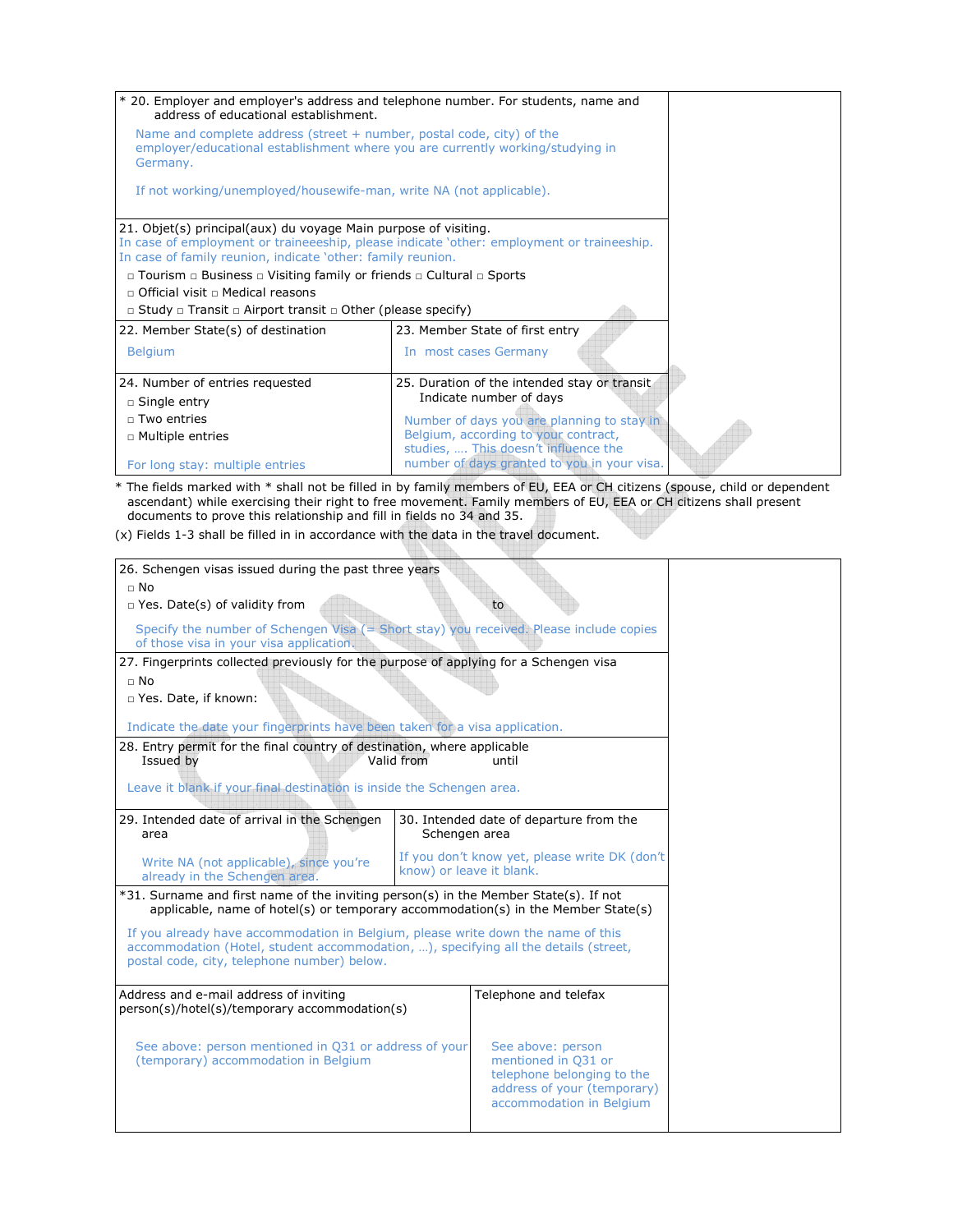| and full address of the university/school/research<br>your research.<br>be working or doing your traineeship in Belgium.                                                                   | *32. Name and address of inviting company/organisation<br>For students or researchers: please write down the name<br>institution in Belgium where you will be studying or doing<br>For employees/trainees: please write down the name and<br>full address of the company or organisation where you will | Telephone and telefax of<br>company/organisation<br>Telephone number is sufficient                                                                                                                                                                                                                                                                                                                                                                    |  |
|--------------------------------------------------------------------------------------------------------------------------------------------------------------------------------------------|---------------------------------------------------------------------------------------------------------------------------------------------------------------------------------------------------------------------------------------------------------------------------------------------------------|-------------------------------------------------------------------------------------------------------------------------------------------------------------------------------------------------------------------------------------------------------------------------------------------------------------------------------------------------------------------------------------------------------------------------------------------------------|--|
| company/organisation                                                                                                                                                                       | For students or researchers: please write down the name of your student<br>administrator/promotor + full address, e-mail and telephone number.<br>example from HR and the full address, e-mail and telephone number.                                                                                    | Surname, first name, address, telephone, telefax, and e-mail address of contact person in<br>For employees/trainees: please write down the name of your contact person in the firm, for                                                                                                                                                                                                                                                               |  |
|                                                                                                                                                                                            | *33. Cost of travelling and living during the applicant's stay is covered                                                                                                                                                                                                                               |                                                                                                                                                                                                                                                                                                                                                                                                                                                       |  |
| p by the applicant himself/herself<br>Means of support<br>□ Cash<br>□ Traveller's cheques<br>□ Credit card<br>n Pre-paid accommodation<br>n Pre-paid transport<br>□ Other (please specify) | please specify<br>Means of support<br>□ Cash<br>n Pre-paid transport                                                                                                                                                                                                                                    | p by a sponsor (host, company, organisation),<br>$\Box$ referred to in field 31 or 32<br>$\Box$ other (please specify):<br>Please tick 'by a sponsor' if you are going as<br>an employee, student or for family reunion.<br>a Accommodation provided<br>a All expenses covered during the stay<br>o Other (please specify)<br>Please tick 'other' and specify which in case<br>of scholarship, wage, pledge of financial<br>support or a combination. |  |
| (Switzerland).                                                                                                                                                                             | 34. Personal data of the family member who is an EU, EEA or CH citizen                                                                                                                                                                                                                                  | Write NA (not applicable) and continue with question 36 and 37 if you don't have a family<br>member who is a citizen of the EU (European Union), EEA (European Economic Area) or CH                                                                                                                                                                                                                                                                   |  |
| Surname                                                                                                                                                                                    | First name(s)                                                                                                                                                                                                                                                                                           |                                                                                                                                                                                                                                                                                                                                                                                                                                                       |  |
| Date of birth                                                                                                                                                                              | Nationality                                                                                                                                                                                                                                                                                             | Number of travel document or ID<br>card                                                                                                                                                                                                                                                                                                                                                                                                               |  |
| 35. Family relationship with an EU, EEA or CH citizen<br>$\square$ spouse<br>$\Box$ child<br>$\square$ grandchild<br>□ dependent ascendant                                                 |                                                                                                                                                                                                                                                                                                         |                                                                                                                                                                                                                                                                                                                                                                                                                                                       |  |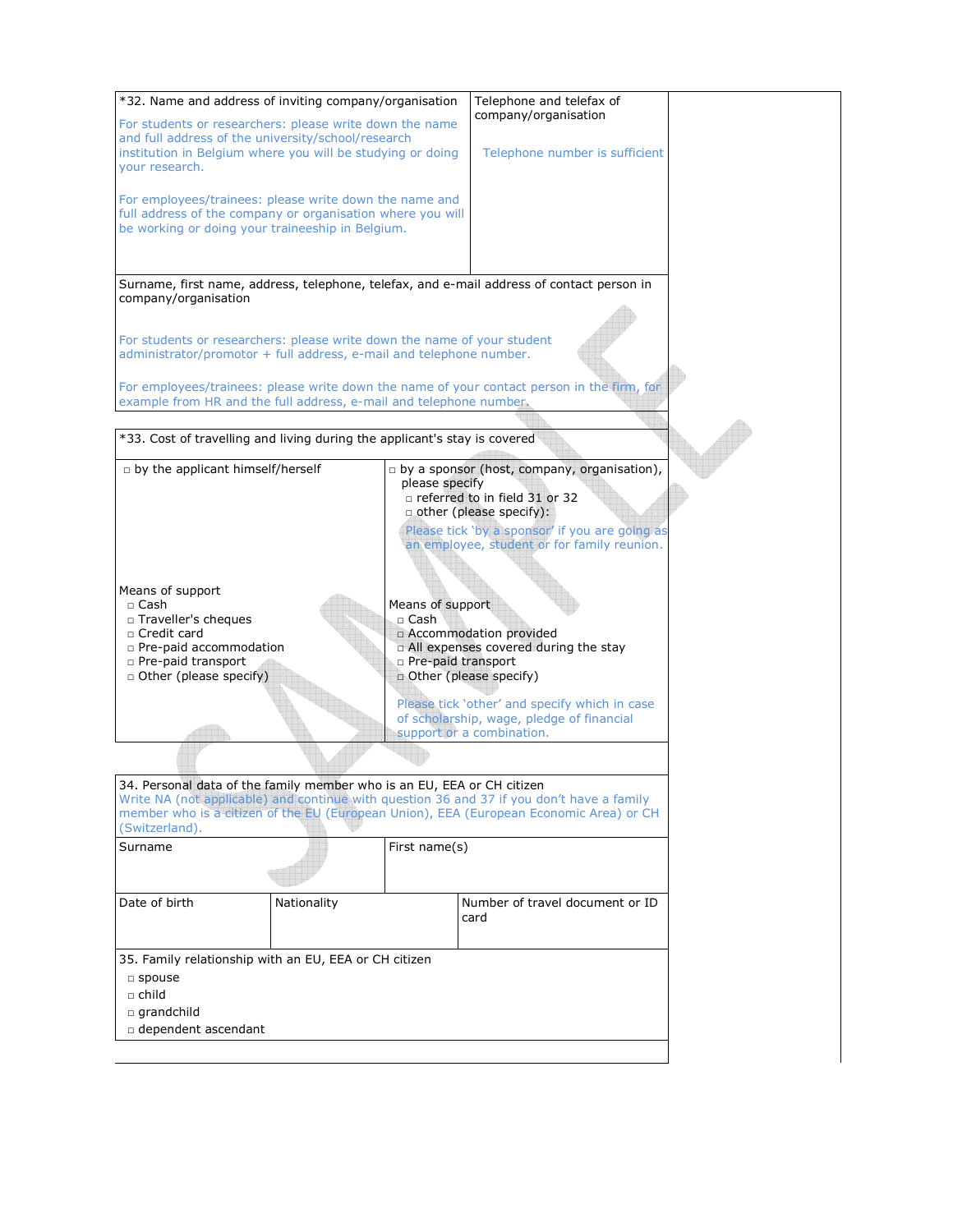| 36. Place and date      | 37. Signature (for minors, signature of parental<br>authority/legal guardian)<br>Sign |  |
|-------------------------|---------------------------------------------------------------------------------------|--|
| Fill out place and date | For minors:<br>signature of mother and father or of legal guardian (s).               |  |

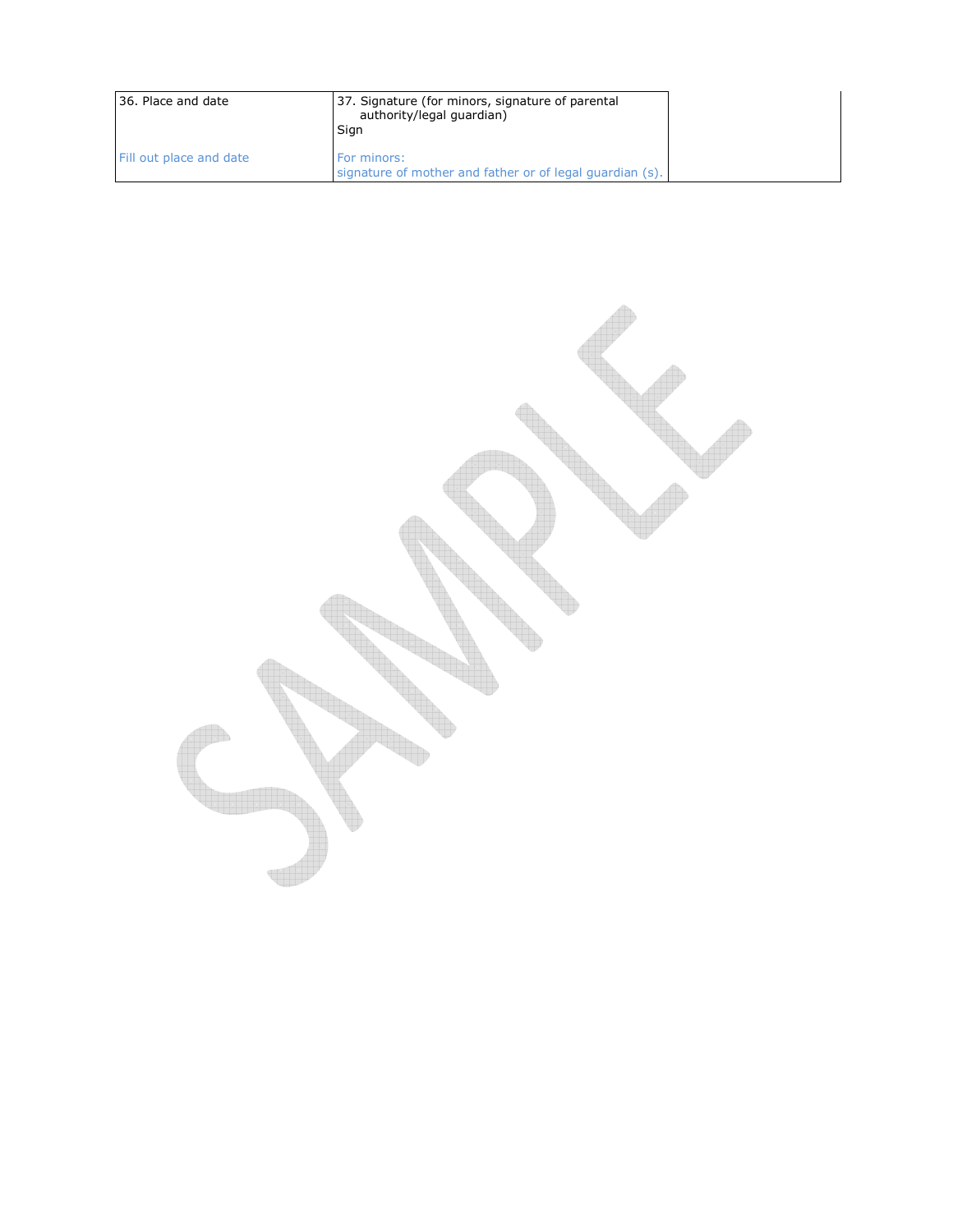# **VISA FEES AND CHARGES**

I am informed that the visa fees and charges, aimed at covering the administrative costs associated with the processing of my application, will not be refunded in case my application is refused.

# **RECORDING OF BIOMETRIC DATA**

I have understood that the photograph of my face and my fingerprints (ten fingers) must be taken, according to Article 30*bis* of the Law of 15/12/1980 regarding the access to the territory, residence, settlement and removal of aliens.

### **INFORMATION ON THE PROCESSING OF PERSONAL DATA PROVIDED IN ACCORDANCE WITH ARTICLE 13 OF THE GENERAL DATA PROTECTION REGULATION (HEREINAFTER "GDPR")**

*1. THE CONTROLLER*

The controller of personal data collected within the frame of your application is the Minister who is competent for the access to the territory, residence, settlement and removal of aliens, and is represented by the Director-General of the Immigration Office.

*2. DATA PROTECTION OFFICER AND EXERCISE OF YOUR RIGHTS*

The data protection officer (hereinafter "DPO") is the person at the Immigration Office that you can contact with regard to all questions or issues related to the processing of your personal data and to the exercise of your rights under the GDPR.

The DPO's contact details are:

Federal Public Service Interior - General Directorate Immigration Office For the attention of the Data Protection Officer Boulevard Pacheco 44, 1000 Brussels, Belgium Email: dpo.dvzoe@ibz.fgov.be Telephone: +32 2 793 80 00

Form available on the website of the FPS Interior : https://ibz.be/

The rights under the GDPR are the rights of access, to rectification, restriction, erasure, objection and portability.

*Right of access* 

You have the right to ask the Immigration Office if they are processing personal data concerning you. If so, you have the right to ask a copy of those data and to obtain information about the purposes of the data processing, the categories of recipients to whom the data have been disclosed, the period for which the data are stored and the data sources (when such information has not been collected from you).

*Right to rectification* 

The Immigration Office has the obligation to process accurate data and to take the appropriate measures to rectify, if necessary. In relation to this obligation, you have the right to ask and obtain from the Immigration Office the rectification of your personal data if inaccurate.

*Right to restriction* 

In the following cases, you have the right to request and obtain from the Immigration Office restriction of processing your personal data:

a) when you challenge the accuracy of your personal data, this being for a period enabling the Immigration Office to verify the data's accuracy; or

b) when the processing is unlawful and you object to the erasure of your personal data and you request, instead, the restriction of the processing of these data; or

c) when the Immigration Office no longer needs your personal data for the purposes of the processing, however you still require these data for the establishment, exercise or defence of your legal claims.

Where processing has been restricted, your data, except for their storage, can only be processed with your consent or for the establishment, exercise or defence of legal claims, or for the protection of the rights of another natural or legal person, or on important grounds of public interest for the European Union or one of its Member States.

*Right to erasure ("right to be forgotten")* 

Since the processing of your personal data is required for the performance of a task in the framework of the exercise of official authority vested in the Immigration Office, you do not have the right to request and obtain the erasure of your personal data.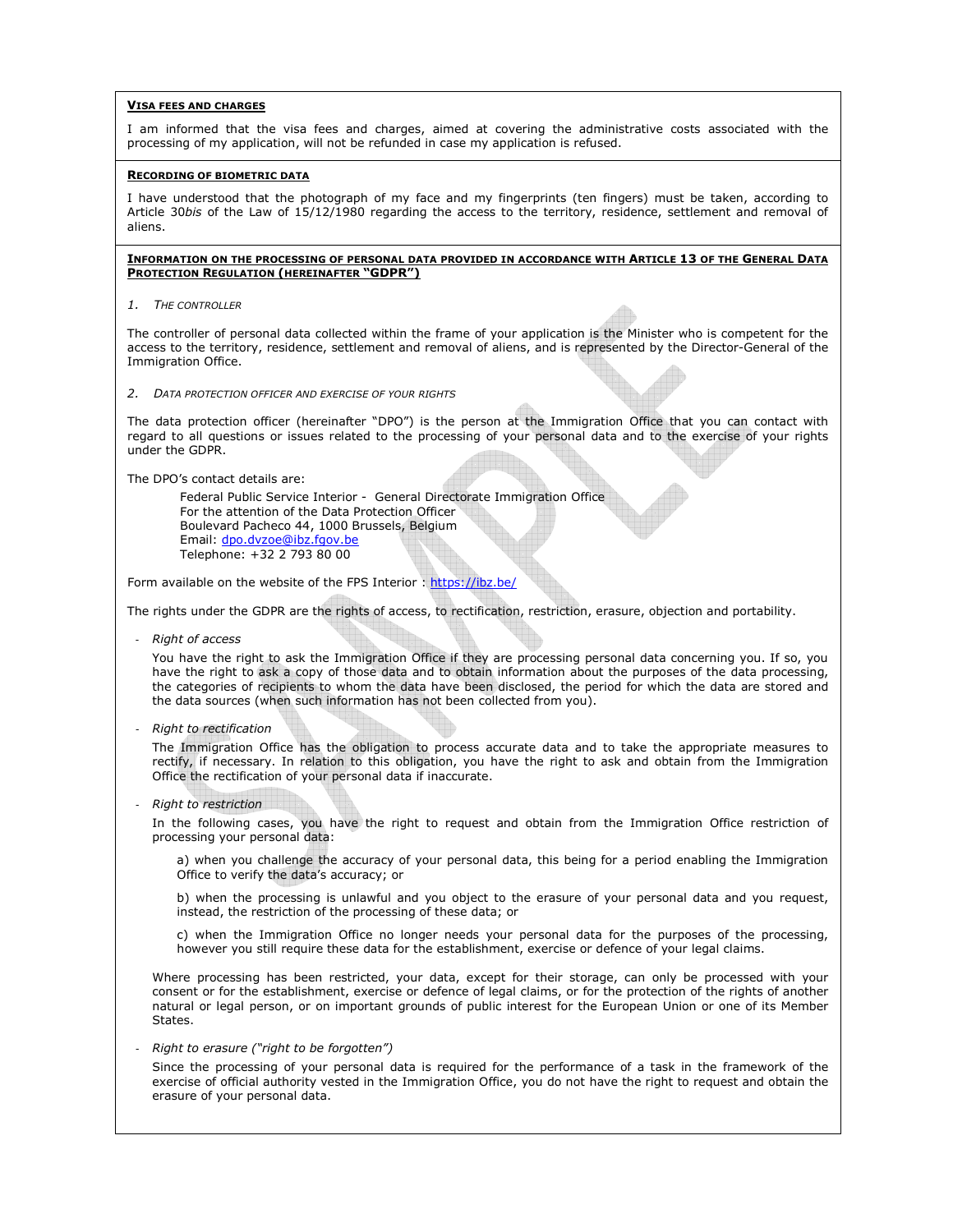# *Right to object*

You have the right to object to the processing of your personal data by the Immigration Office, at any time and for reasons relating to your particular situation. However, the Immigration Office may oppose this if there are compelling legitimate grounds for the processing which override your interests, rights and freedoms or that are related to the establishment, exercise or defence of legal claims.

*Right to portability* 

Since processing of your personal data by the Immigration Office does not rely on your consent or on the performance of a contract, the right to portability is not to be applicable. Therefore, you are not entitled to obtain from the Immigration Office your personal data in a structured, commonly used and machine-readable format to be transferred to another controller.

The exercise of the above-mentioned rights is in principle free of charge. However, in cases of obviously unfounded or excessive requests, the Immigration Office can claim compensation for reasonable costs or refuse to follow up your request.

#### *3. PURPOSES OF THE PROCESSING*

The personal data collected in the context of your application are not only necessary for compliance with a legal obligation to which the Immigration Office is subject but also, in general, for the purpose of carrying out a task in the public interest or of performing a task in the context of the exercise of official authority vested in the Immigration Office, namely the enforcement of the legislation regarding the access to the territory, residence, settlement and removal of aliens. These data are more precisely processed for the following purposes:

- to establish your identity ;
- to ensure the processing of your application for residence ;
- to control your access to the Schengen Area and the Kingdom of Belgium ;
- to ensure the follow-up of your stay in the Kingdom of Belgium including your possible removal from the territory;
- to ensure the defence of the Immigration Office before the courts and tribunals where an appeal may be lodged against the decisions enforced upon you;
- to investigate, detect and ensure the follow-up of criminal and administrative offences set out under the legislation regarding the access to the territory, residence, settlement and removal of aliens, and under the legislation on the employment of foreign workers.

# *4. RECIPIENTS*

The personal data collected and processed by the Immigration Office can be disclosed to the following categories of recipients:

- the Belgian diplomatic and consular missions abroad in order to establish your identity and to ensure the processing of your application for residence;
- the Belgian local authorities in order to establish your identity, to ensure the processing of your application for residence, to monitor your access to the Schengen Area and to the Kingdom of Belgium and to ensure the follow-up of your stay (including your possible removal from the Kingdom's territory);
- the lawyers designated by the Immigration Office to ensure its defence before the courts and tribunals where you can lodge an appeal against the decisions enforced upon you by the Immigration Office;
- the Aliens Litigation Council and the Belgian Council of State, to ensure the defence of the Immigration Office before the courts and tribunals where you can lodge an appeal against the decisions enforced upon you by the Immigration Office;
- the Belgian FPS Economy, SMEs, Self-Employed and Energy, the Belgian FPS Labour and Social Dialogue, the Walloon Region, the Flemish Region, the Brussels-Capital Region and the German-Speaking Community to ensure that you have the necessary authorisations (or that you are exempted from having them) to work on the Kingdom's territory;
- the social security authorities to ensure that the conditions are met concerning, on the one hand, having sufficient resources so as not to be or become a burden on the Kingdom's welfare system and, on the other hand, concerning a medical insurance covering all the risks on the Kingdom's territory;
- educational and research institutions to ensure that you are indeed registered as a student with them.